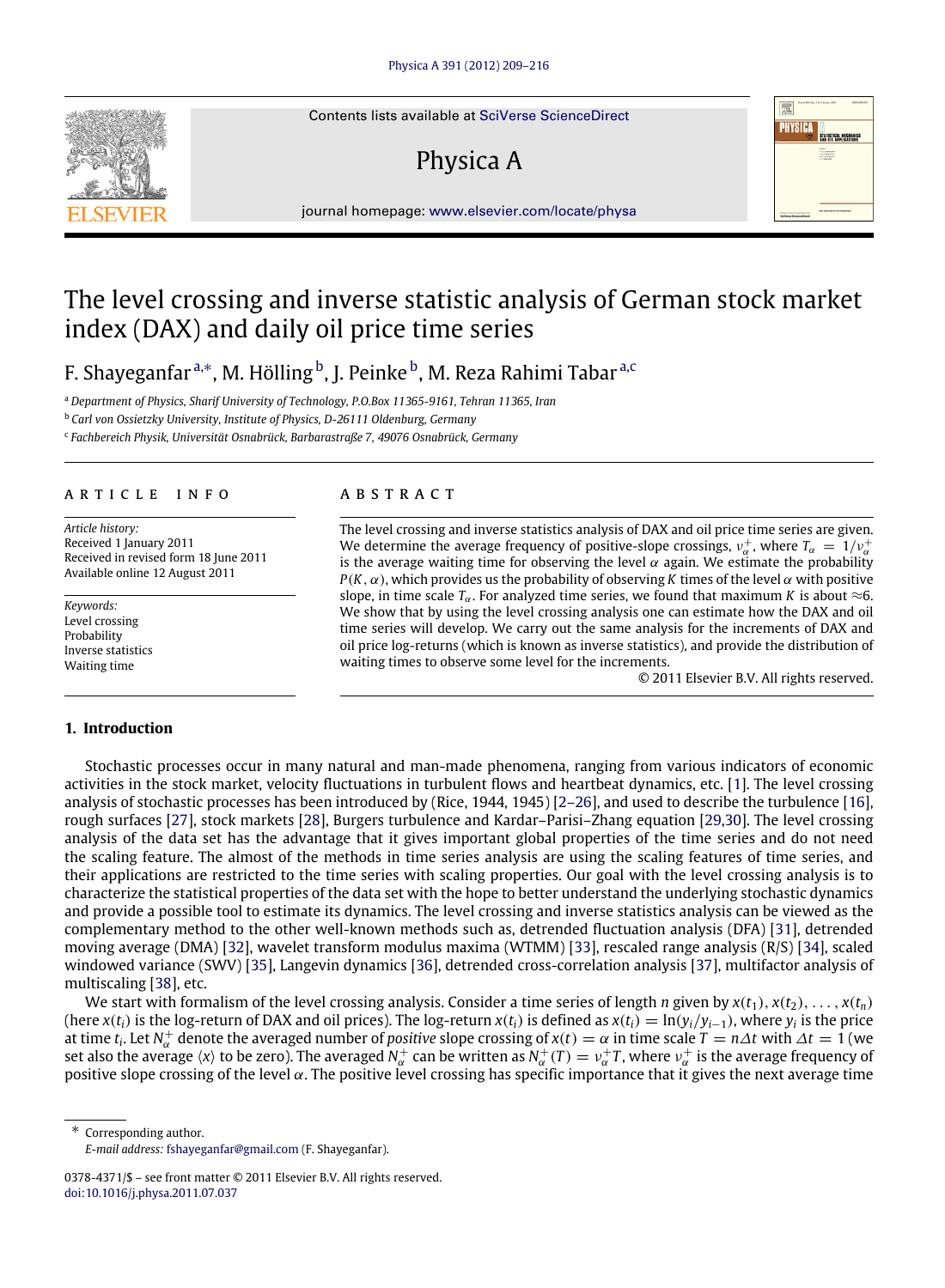<span id="page-1-1"></span>

**Fig. 1.** The level crossing analysis of the DAX log-returns (original, shuffled and surrogated) and uncorrelated Gaussian time series. Inset: the log–log plot of level crossing frequency versus level  $\alpha$  for DAX log-return time series. The Gaussian uncorrelated time series has exponential tails ( $\sim \exp(-4\alpha^2)$ ), while the daily DAX time series has power-law tails with exponent ≃3.5.

scale that the price *y<sup>i</sup>* will be greater than the *yi*−<sup>1</sup> again up to specific level. For narrow band processes, it has been shown that the frequency  $v_\alpha^+$  can be deduced from the underlying joint probability distribution function (PDF) for *x* and d*x*/d*t* = *x*<sup>*x*</sup>. Rice proved that [\[2\]](#page--1-1)

$$
\nu_{\alpha}^{+} = \int_{0}^{\infty} \dot{x}p(x = \alpha, \dot{x})d\dot{x},\tag{1}
$$

where  $p(x, \dot{x})$  is the joint PDF of *x* and  $\dot{x}$ . For discrete time series (of course all of real data are discrete), the frequency  $v_\alpha^+$  can be written in terms of joint cumulative probability distribution,  $P(x_i > \alpha, x_{i-1} < \alpha)$  as [\[39\]](#page--1-15),

$$
\nu_{\alpha}^{+} = P(x_{i} > \alpha, x_{i-1} < \alpha) = \int_{-\infty}^{\alpha} \int_{\alpha}^{\infty} p(x_{i}, x_{i-1}) dx_{i} dx_{i-1},
$$
\n(2)

where  $p(x_i, x_{i-1})$  is the joint PDF of  $x_i$  and  $x_{i-1}$ . The inverse of frequency  $v_\alpha^+$  gives the average time scale  $T_\alpha$  that one should wait to observe the given level  $\alpha$  again.

The rest of this paper is organized as follows. Section [2](#page-1-0) is devoted to summary of level cross analysis of DAX and daily oil price log-returns. The inverse statistics of DAX and Oil price time series are given in Section [3.](#page--1-16) Section [4](#page--1-17) closes with a discussion and conclusion of the present results.

### <span id="page-1-0"></span>**2. Level crossing**

Here, at first we provide the results of level crossing analysis for two normalized log-return time series, daily German stock market index (the DAX) and daily oil price. The daily fluctuations in the oil price and DAX time series were belong to the period 1998–2009. We also study the asymmetric properties of level crossing analysis for positive and negative level crossing of the time series. To have a comparison, we provide also level crossing analysis of synthesized uncorrelated noise. Also we will provide the results of level crossing analysis of high frequency data for DAX with sample rate 4 (1/min), where we have used 2511,000 data points and belongs to the period 1994–2003.

[Fig. 1](#page-1-1) shows the frequency  $v_\alpha^+$  for daily log-returns of DAX and synthesized uncorrelated noise. The PDF of synthesized uncorrelated noise is Gaussian and it has white noise nature (i.e. its correlation has delta-function behavior). As shown in [Fig. 1,](#page-1-1) their level crossing frequencies are almost similar near to  $\alpha \simeq 0$  and have deviation for levels in the tails. The difference is related to the non-Gaussian PDF of DAX log-return time series (see below). For the normalized Gaussian uncorrelated noise, one can show that the frequency  $v_\alpha^+$  is given by

$$
v_{\alpha}^{+} = \frac{1}{4} [1 - erf^{2}(\alpha/\sqrt{2})],
$$
\n(3)

where *erf*(*U*) is the error function. In [Fig. 1,](#page-1-1) a comparison between the analytical and numerical results for uncorrelated Gaussian time series is given. For Gaussian uncorrelated data, the frequency  $v^\pm_\alpha$  behaves as

$$
v_{\alpha}^{+} \simeq \frac{1}{4} \exp(-\alpha^{2}/2\pi) \quad \text{for } \alpha \to 0
$$